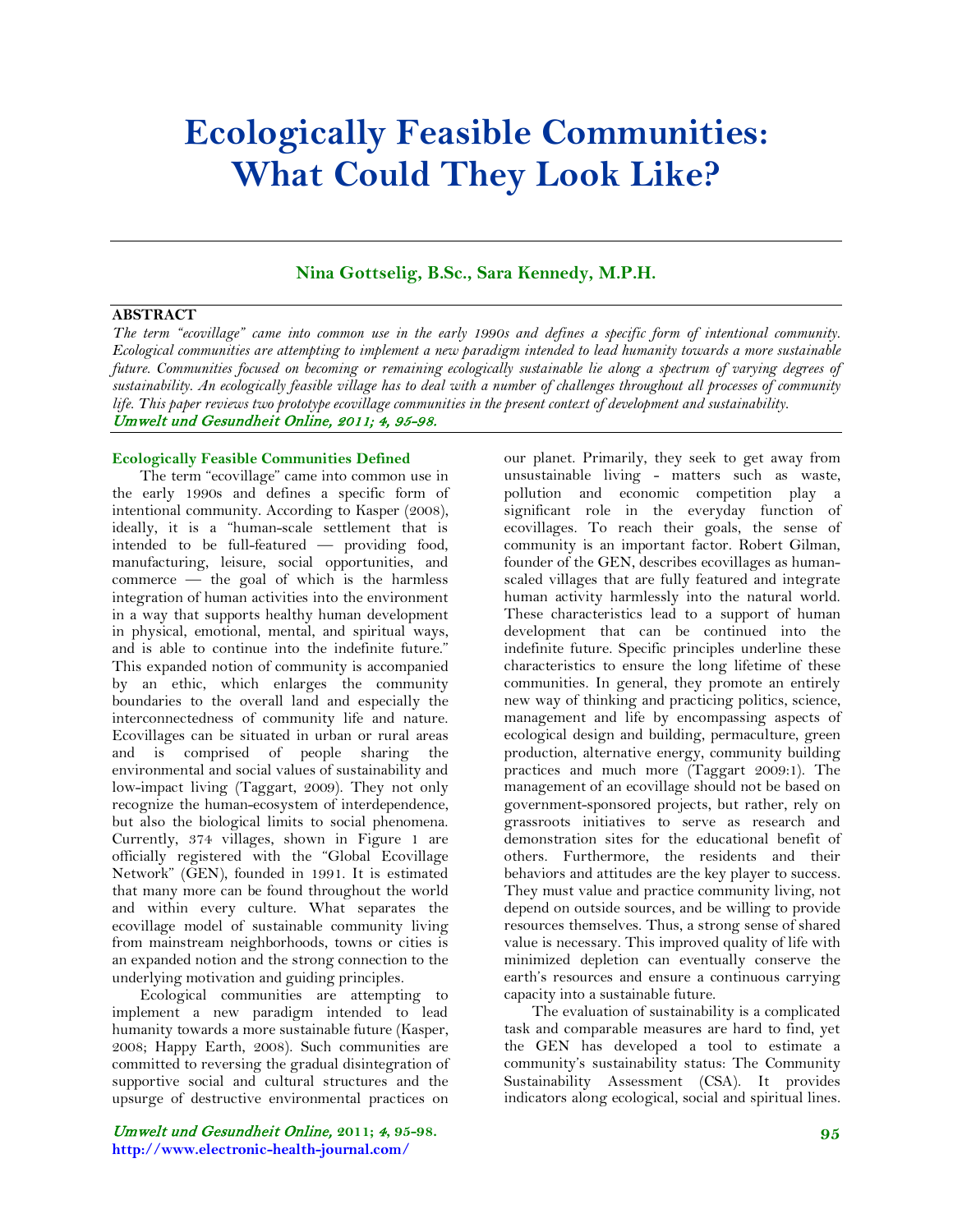The provided scale of 0 to 1000 is subdivided into three sections: excellent progress towards sustainability, a good start towards sustainability and actions are needed to undertake sustainability but it still remains a subjective tool as it is evaluated by the community itself and relies on the inhabitants to make their best judgments about the situation without providing comparisons. But, periodical repetition of the CSA allows an ecovillage to monitor its progress over time in context with their personal goals. Thus, all ecological sustainable communities provide a similar national framework and work together as a global alliance for "action, incentives, regulation and monitoring" (Rounsefell, 2008).

## **Figure 1. Registered Ecovillages Worldwide**



## **Examples of Ecologically Feasible Communities**

Communities focused on becoming or remaining ecologically sustainable lie along a spectrum of varying degrees of sustainability. Whereas some communities have achieved an entirely sustainable, waste-free community structure, others are gradually work toward that goal through individual projects. Such communities exist in rural and urban areas throughout the globe. The tie that links such aspiring ecologically feasible communities is a focus on collaborative community led decision making process as well as a focus on fostering infrastructure that both sustains the health of the community's local environment and promotes the quality of life of community members.

#### *Gaviotas, Colombia*

Gaviotas was founded in the late 1960s in the barren and remote plains of eastern Colombia. The community was founded by Paolo Lugari has an experiment to test energy self-sufficiency and agricultural creativity in a harsh, infertile environment. The settlement is located in a relatively barren area of eastern Colombia. The settlement is now home to about 200 people, including peasants, scientists, former street children, and previously nomadic Guahibo Indians. Over 20,000 acres of pine tree have been planted in the area providing the community with revenue from

Umwelt und Gesundheit Online, **2011;** 4**, 95-98. http://www.electronic-health-journal.com/**

the sale of tree resin, which is even packaged in a zero-waste facility. Reforestation has altered the local climate leading to an increase of 10% in annual rainfall. Community members are responsible for a number of inventions that provide solar and wind power. In addition to a myriad of energy and agricultural related inventions, the community represents a social innovation. The community has an unorthodox system of local government with no mayor or police chief. Every Gaviotas family has access to free housing, meals and education (Friends of Gaviatos, 2010).

### *Lufumbu, Tanzania*

Lufumba is a small village with a population of 6,180. Most of the villagers live on less than \$1 (US) a day. In the region in which Lufumba is located, nearly half of the population does not have access to clean drinking water. Most members of this community earn a living through small-scale production of maize, beans, bananas and coffee (United Nations, 2008).

In 1992, the village requested but did not receive government funding for a water project. Villagers independently organized, considered community needs and, as a community, identified access to clean water as the most critical need. The independent and participatory manner in which the villagers initiated the water project reflects key tenants of the underlying principles of ecologically feasible communities. With limited external financial and technical assistance, water mains, reservoirs and over 50 drawing points were built. The entire project was completed for less than \$50,000 (US) and costs were shared with the Roman Catholic Church and the United Nations. The location of water pumps within the community was decided with input from community members. The construction of the reservoir and drawing points was completed by villagers in less than 5 months (United Nations, 2008).

Following the addition of the water scheme, incidence of water borne illness dramatically decreased. Sustainable, environmentally friendly materials were used in the creation of the reservoir. The workload of women, who had been responsible for walking long distances to procure water, was reduced substantially. Agriculture was dramatically improved; the production of coffee, a key cash crop, was expanded substantially. The water project led directly to the creation of a locally booming construction instruction and improved housing as access to water led to the ability to make bricks. Over 300 brick houses have been built in the village since the completion of the water project. Also as a direct result of this project, biodiversity has increased and villagers are now involved in a reforestation project (United Nations, 2008).

The water scheme is managed by a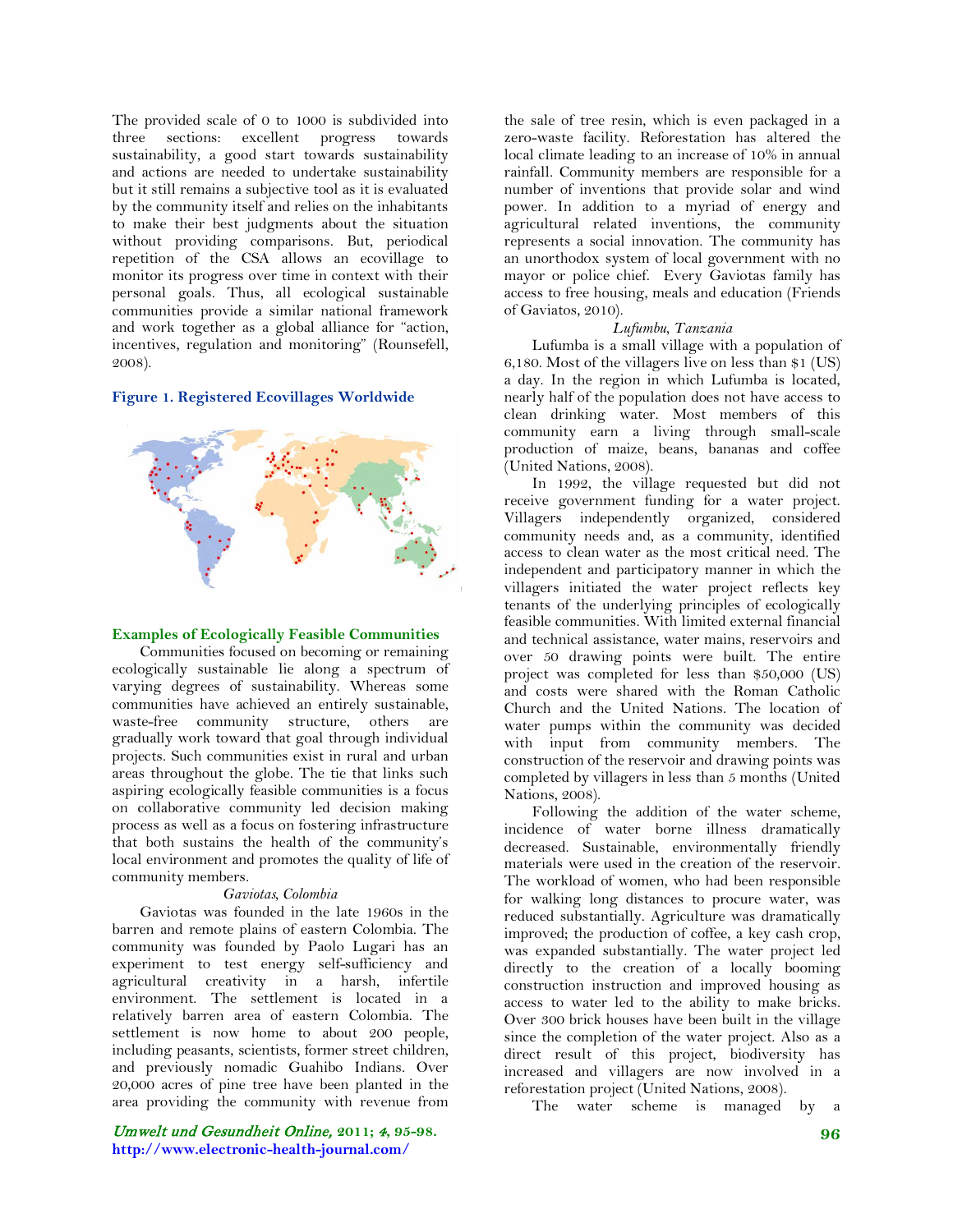democratically elected water committee, which has proved to be transparent and effective. The development of the committee created to oversee the water project has provided a participatory governance system that is responsive to community needs. The nature of both the ecologically sustainable design of the water scheme as well as the organization and motivations of the people in the community of Lufumba provide a prime example of how an ecologically feasible community can develop (United Nations, 2008).

## **Challenges to Ecologically Feasible Communities**

An ecologically feasible village has to deal with a number of challenges throughout all processes of community life. In general, the whole system has to deal with the overall goal to integrate sustainability in all aspects, from thoughts to actions. Ecovillages are intentional communities in which the vision under which they were started should be transported into every procedure. Beyond this, the intention acts as a social cohesion which bonds the inhabitants together. All members have to have a shared notion and value to withstand stressors that may arise. Still, ways have to be found to "systemize and optimize the resources and the challenges provided by the existence of different types of experience" (Rounsefell, 2008). There is no intention to make use of a similar governance system as it can be found in any other country, yet spokespeople are assigned to communicate the internal foci and positions about external relations that were before discussed among all people and are freely shared. The context of collective ownership goes much further than the actual material things present in the villages but also extends to the organism of the communities. Furthermore, the economic decisions in an ecovillage are not solely driven by income interests but there is a much greater emphasis on the fairness and non-exploitation principles which derive from the sustainability notion.

The last big challenge of sustaining an ecological feasible village relates to the overall environment in which the community wants to settle. A harmless integration into the surrounding world is absolutely needed. Building sites and materials have to be chosen very accurately, waste cycles have to be double-checked and energy sources such as solar panels have to be considered. Moreover, the village is challenged to conserve, restore, map and manage all potential impacts (Rounsefell, 2008). The natural world within and around an ecovillage needs an ecocyclic systems approach to reduce waste and sewage and to best reuse these resources. Then, food, wood and other resources on which life is based can be harvested from the landscape.

Umwelt und Gesundheit Online, **2011;** 4**, 95-98. http://www.electronic-health-journal.com/**

There are several different general types of challenges ecovillages face. The whole system challenge relates integrating sustainability in all aspects of community life. The glue challenge refers to having a shared notion behind the project. The governance challenge relates to ways needed to systemize the collective ownership and management of the community organism. The economic challenge focuses on the need to keep fairness and nonexploitation. The built environment and bio system challenge relates to the overarching goal of integrating the community harmlessly into the natural world.

## **References**

Friends of Gaviatos (2010). The Gaviatos Forest. Retrieved July 25, 2011 from: [http://www.friendsofgaviotas.org/Friends\\_of\\_Gavi](http://www.friendsofgaviotas.org/Friends_of_Gaviotas/Gaviotas_Forest/Gaviotas_Forest.html) [otas/Gaviotas\\_Forest/Gaviotas\\_Forest.html.](http://www.friendsofgaviotas.org/Friends_of_Gaviotas/Gaviotas_Forest/Gaviotas_Forest.html)

Gilman, R. (2008). Happy Earth. Retrieved July 25, 2011 from:

[http://www.happyearth.info/programs\\_page2.html.](http://www.happyearth.info/programs_page2.html) Global Ecovillage Network, 2010. What is an

Ecovillage? Retrieved July 25, 2011 from: [http://gen.ecovillage.org/index.php?option=com\\_c](http://gen.ecovillage.org/index.php?option=com_content&view=article&id=92&Itemid=215) [ontent&view=article&id=92&Itemid=215.](http://gen.ecovillage.org/index.php?option=com_content&view=article&id=92&Itemid=215)

Kasper, D.V.S., (2008). Redefining Community in the Ecovillage. *Research in Human Ecology*, 5 (1), 12- 24.

Rounsefell, V. (2008). Ecovillage characteristics and challenges. Retrieved July 25, 2011from: [http://yourdevelopment.org/public/uploads/file/E](http://yourdevelopment.org/public/uploads/file/EVchalCC~PPR2.pdf) [VchalCC~PPR2.pdf.](http://yourdevelopment.org/public/uploads/file/EVchalCC~PPR2.pdf)

Taggart, J., 2009. Inside an ecovillage. Retrieved July 25, 2011 from:

[http://findarticles.com/p/articles/mi\\_hb6685/is\\_5\\_](http://findarticles.com/p/articles/mi_hb6685/is_5_35/ai_n3916982/?tag=mantle_skin:content) [35/ai\\_n3916982/?tag=mantle\\_skin:content.](http://findarticles.com/p/articles/mi_hb6685/is_5_35/ai_n3916982/?tag=mantle_skin:content)

United Nations Department of Economic and Social Affairs Division of Sustainable Development (2008). Innovation for sustainable development local case studies from Africa. Retrieved July 25, 2011 from:

[http://www.un.org/esa/sustdev/publications/africa](http://www.un.org/esa/sustdev/publications/africa_casestudies/publication.pdf) [\\_casestudies/publication.pdf.](http://www.un.org/esa/sustdev/publications/africa_casestudies/publication.pdf)